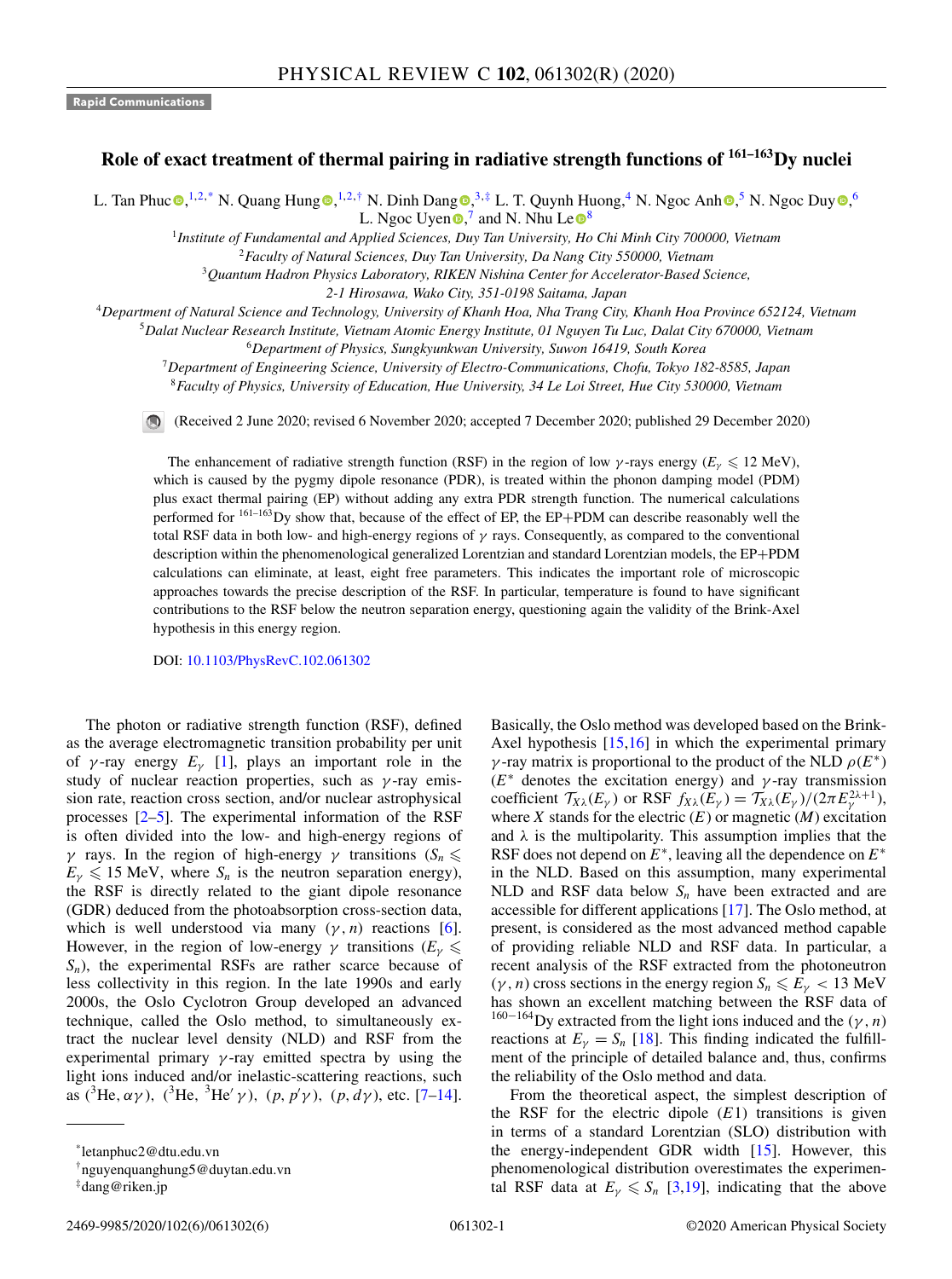<span id="page-1-0"></span>assumption of energy-independent GDR width does not hold for the low-energy  $\gamma$  transitions. In other words, the energydependent GDR width had better be taken into account in the theoretical calculation of the RSF. In addition, recent experiments have clearly shown that the RSF in the lowenergy region should have contributions from not only the GDR, but also the spin-flip *M*1 or giant magnetic dipole resonance, pygmy dipole resonance (PDR), and quadrupole *E*2 excitation [\[10,11,13\]](#page-4-0). As a matter of fact, in a later model proposed by Kadmensky-Markushev-Furman (KMF) based on the Fermi-liquid theory  $[20]$ , a functional form similar to the SLO is introduced with a GDR width, which is borrowed from the collisional damping model, depending on the excitation energy or temperature. This temperature-dependent GDR width is proposed in order to reproduce the nonzero limit of the GDR width when  $E<sub>γ</sub>$  approaches zero. The KMF together with other improved versions, such as generalized Lorentzian (GLO) [\[21\]](#page-5-0), enhanced GLO [\[22\]](#page-5-0), modified Lorentzian [\[23,24\]](#page-5-0), and generalized Fermi liquid [\[25\]](#page-5-0) models have provided a good description of the RSFs in many nuclei in the low-energy region, and they become common models for the phenomenological analysis of experimental RSF data. However, these phenomenological models cannot explain the mechanism of the enhancement underlying the *E*1 RSF at  $E_{\gamma} \leqslant S_n$ , such as the PDR. Moreover, these models have no predictive power since they rely on a number of parameters, whose values are obtained by fitting to the existing experimental data. In this case, microscopic models are obviously preferable to phenomenological ones.

Although a number of phenomenological RSF models have been proposed, there exists only one microscopic model, namely, the quasiparticle random-phase approximation (QRPA). The latter was first proposed based on the Hartre-Fock plus BCS mean field with a Skyrme SLy4 interaction [\[26\]](#page-5-0). The RSF for the *E*1 strength in this case is calculated by folding all the QRPA resonance strengths at the energies  $E_i$ , which are smoothed into a continuous line shape by the normalized Lorentzian function. However, this QRPA version still employs a temperature-independent GDR width taken from the experimental data or empirical systematics. This causes some deviations of the calculated *E*1 strengths from the experimental data in the low-energy region (see, e.g., Fig. 3 in Ref. [\[26\]](#page-5-0)). An improved version of the QRPA was later developed in which the Hartree-Fock-Bogoliubov (HFB) mean field with the Skyrme BSk2-7 interactions was employed and a temperature-dependent GDR width was used instead of the temperature-independent one [\[27\]](#page-5-0). Although the *E*1 strengths obtained within this improved QRPA version are in better agreement with the experimental data than those obtained within the previous one (see, e.g., Figs. 6 and 7 in Ref. [\[27\]](#page-5-0)), this model has to employ two fitting parameters, namely,  $C_{ST}$  for the energy-dependent width (Eq. (18) in Ref. [\[27\]](#page-5-0)) and  $\alpha$  for the temperature-dependent width **(**Eq. (21) in Ref. [\[27\]](#page-5-0)**)**. In addition, two QRPA versions above have been applied to describe a large scale of *E*1 strengths in all nuclei with  $8 \le Z \le 110$ , but they have not been used to calculate the *M*1 strengths or higher. Hence, the *E*1 RSF obtained within these two QRPA versions cannot be directly compared with the total RSF, which is

the sum of all the *E*1, *M*1, *E*2, and PDR excitations. In a recent extended QRPA version, which is based on an axially symmetric deformed HFB+QRPA with the finite-range Gogny *D*1*M* interaction, both *E*1 and *M*1 strengths have been calculated for a large number of nuclei [\[28–30\]](#page-5-0), and the calculated  $E1+M1$  strengths are directly compared with those extracted from the Oslo, nuclear resonance fluorescence, average resonance capture, and thermal neutron capture measurements [\[28–31\]](#page-5-0). Since the *D*1*M*+QRPA version was developed with the purpose of providing a satisfactory description of available experimental data as well as being considered for practical applications in nuclear reactions and astrophysical studies, some phenomenological corrections have been carried out in this model. These corrections, for example, include a broadening and a shift of the QPRA strengths and/or empirical damping of the collective motions (see, e.g., Sec. 4.3 of Ref. [\[31\]](#page-5-0) and references therein).

Very recently, we have proposed a microscopic model to simultaneously describe the NLD and RSF [\[32\]](#page-5-0). For the RSF, we employ the phonon damping model (PDM) [\[33–35\]](#page-5-0), which consistently includes the exact thermal pairing (EP) [\[36,37\]](#page-5-0), in order to take into account both temperature-dependent GDR width (within the PDM) and thermal pairing (within the EP). Within the EP+PDM, the total RSF is calculated as the sum of the PDM strength functions  $S_{X\lambda}(E_{\nu})$  for all the *E*1, *M*1, and *E*2 resonances at a given temperature *T* . In particular, it has been shown in Ref. [\[32\]](#page-5-0) that the RSFs obtained within the EP+PDM for  $^{170-172}$ Yb nuclei at  $T = 0.7$  MeV are in excellent agreement with the Oslo data at  $E_\gamma \leqslant S_n$ , indicating a violation of the Brink-Axel hypothesis. Moreover, the EP+PDM has reproduced well the enhancements of the RSF data in the region of 2.1  $\lt E_y \lt 3.5$  MeV in <sup>171,172</sup>Yb, which are associated with the two-component PDR in the low-energy region. This result, which has not been reproduced in any microscopic model so far, was naturally obtained owing to the effect of EP, implying the important contribution of thermal pairing on the RSF at low energy. The goal of the present Rapid Communication is to shed light on the microscopic nature of the low-energy enhancement in the RSF data caused by the PDR. Three dysprosium isotopes  $^{161,162,163}$ Dy are selected for illustration as their latest experimental RSF data have shown a strong dominance of the *E*1 strengths, whereas the spin-flip *M*1 and *E*2 resonances have negligible contributions to the total RSF [\[18\]](#page-5-0).

Following our previous work in Ref. [\[32\]](#page-5-0), the RSF for the  $E1$  excitation is calculated within the PDM as<sup>1</sup>

$$
f_{E1}(E_{\gamma}, T) = \left(\frac{1}{3\pi^2 \hbar^2 c^2}\right) \frac{\pi}{2} \frac{\sigma_{E1} \Gamma_{E1}(E_{\gamma}, T) S_{E1}(E_{\gamma}, T)}{E_{\gamma}},
$$
\n(1)

where  $\sigma_{E1}$  is the GDR cross section,  $\Gamma_{E1}$  is the temperaturedependent GDR width, and  $S_{E1}$  is the GDR strength function

<sup>&</sup>lt;sup>1</sup>The factor  $\frac{\pi}{2}$  appears in Eq. (1) due to the transformation between the Breit-Wigner (BW) distribution used in the PDM and the Lorentzian (L) distribution used in the global parameter fitting **(**see, e.g., Eqs. (64) and (65) of Ref. [\[40\]](#page-5-0)**)**, whereas the second term in Eq.  $(65)$  of Ref.  $[40]$  is omitted in Eq.  $(1)$  because its effect is negligible.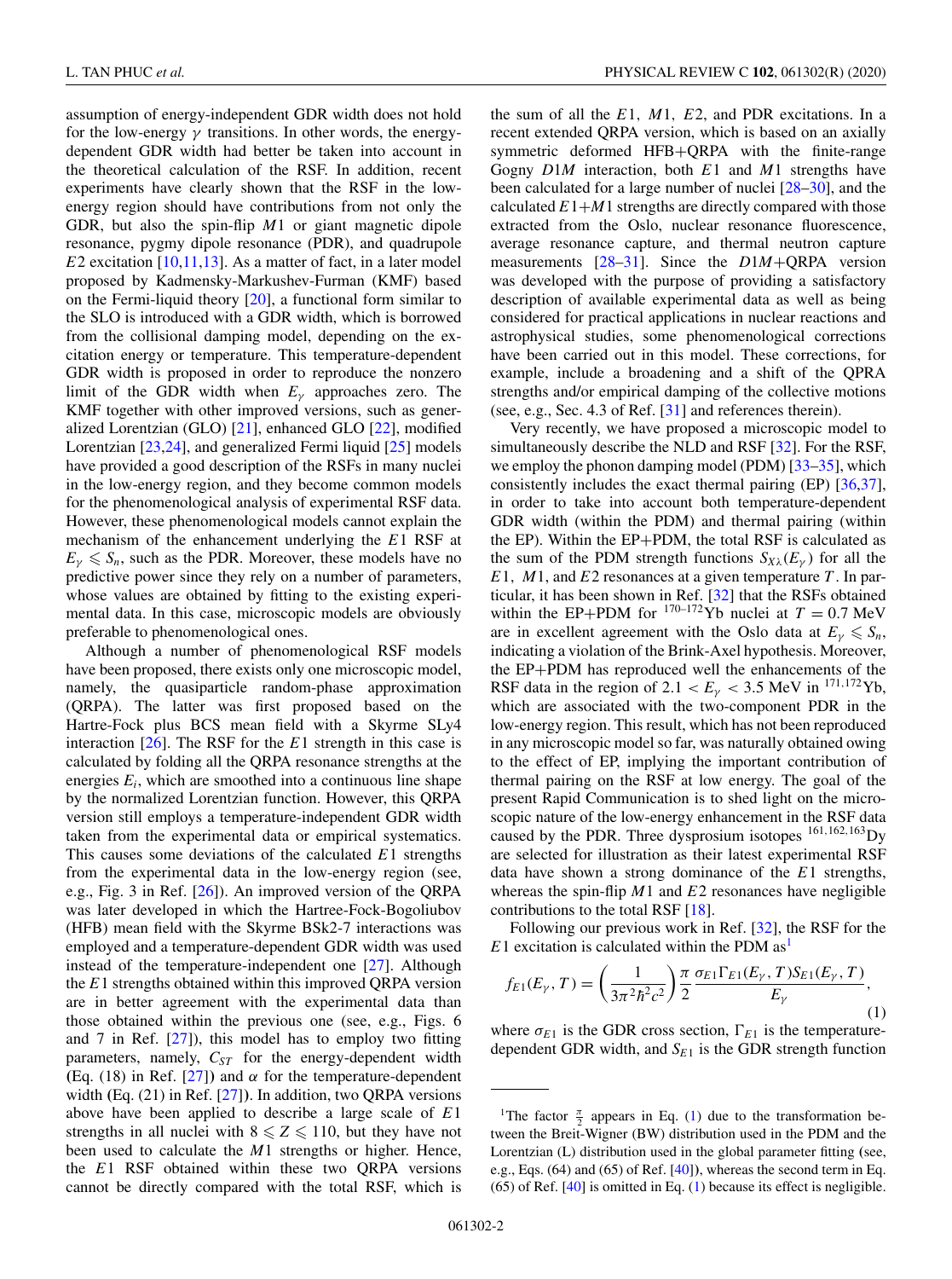having the form as [\[34,38\]](#page-5-0)

$$
S_{E1}(E_{\gamma}, T) = \frac{1}{\pi} \frac{\gamma_{\text{GDR}}(E_{\gamma}, T)}{(E_{\gamma} - E_{\text{GDR}})^2 + [\gamma_{\text{GDR}}(E_{\gamma}, T)]^2}.
$$
 (2)

In Eq. (2),  $E_{GDR}$  is the GDR energy and  $\gamma_{GDR}(E_{\nu}, T)$ , which is used to calculate the thermal width

$$
\Gamma_{\text{GDR}}(E_{\gamma}, T) = 2\gamma_{\text{GDR}}(E_{\gamma}, T),
$$

is the damping of the GDR phonon given by, e.g., Eq. (4) of Ref. [\[33\]](#page-5-0). For the treatment of pairing, the EP is used and the EP+PDM formalism is well described, e.g, in Refs. [\[38–40\]](#page-5-0), so we do not repeat it here. The model contains two parameters  $F_1$  [for the coupling to the collective particle-hole (ph) configurations] and  $F_2$  [for the coupling to the noncollective particle-particle (pp) and hole-hole (hh) configurations]. The value of  $F_1$  is fixed in order to reproduce the experimental GDR width  $\Gamma_{\text{GDR}}$  at  $T = 0$  or that obtained from the global parametrization [\[41\]](#page-5-0) in the case if no experimental width is available. The  $F_2$  value is also selected at  $T = 0$  so that the GDR energy obtained from the EP+PDM does not significantly change with *T* . Another way to determine the value of *F*<sup>2</sup> is based on the experimental or empirical width at high *T* in Ref.  $[42]$ , that is, adjusting  $F_2$  so that the calculated width at a given  $T \neq 0$  is equal to the corresponding experimental or empirical value. Both  $F_1$  and  $F_2$  are, thus, temperatureindependent parameters with  $F_1 \ll F_2$ . Within the PDM, the thermal width is described not only at the GDR energy, but also at each phonon energy  $\omega$ , resulting in a fully microscopic temperature-dependent width, which is a realistic feature for a reliable prediction of the RSF.

The numerical calculations are carried out for  $^{161,162,163}$  Dy, whose single-particle spectra are calculated by using an axially deformed Woods-Saxon potential [\[43\]](#page-5-0). The parameters of the Woods-Saxon potential are chosen to be the same as those in Ref. [\[37\]](#page-5-0) with the quadrupole deformation parameters  $\beta_2$  equal to 0.271, 0.341, and 0.283 for <sup>161</sup>Dy, <sup>162</sup>Dy, and  $163$  Dy, respectively [\[44,45\]](#page-5-0). The EP calculation is performed by using a truncated space consisting of 12 doubly degenerated deformed single-particle levels around the Fermi surface where pairing has the strongest contribution. The values of the pairing interaction parameter *G* for neutrons and protons are adjusted, as usual, to reproduce the corresponding pairing gaps at  $T = 0$  extracted from the odd-even mass formulas. Beyond the truncated levels, the nucleons are considered as independent particles (without pairing) and are, therefore, treated by the finite-temperature independentparticle model  $[32]$ . For  $^{161-163}$ Dy, the latest analysis of the experimental data by using the phenomenological models in Ref. [\[18\]](#page-5-0) has indicated that their total RSF is mostly dominated by the *E*1 excitations, whereas the *M*1 spin-flip and *E*2 excitations are found to be negligible. In particular, Ref. [\[18\]](#page-5-0) also indicated that, in addition to two GDRs described by the GLO model, the total RSFs of  $161-163$  Dy should contain one *M*1 scissors resonance (SR) at  $E<sub>V</sub> \approx 2.8$  MeV and two PDRs at  $E<sub>y</sub> \approx 12.7$  and 15.2 MeV, which can be both described by the SLO, namely,  $f_{RSF} = f_{E_1^I} + f_{E_1^{II}} + f_{PDR1} + f_{PDR2} + f_{SR}$ . However, to calculate the total RSF within the EP+PDM, we need only  $f_{E_1}$ ,  $f_{E_1^{\text{II}}}$ , and  $f_{SR}$ , that is, the contributions of  $f_{\text{PDR1}}$ and  $f_{\text{PDR2}}$  are neglected as their effect is already included with





FIG. 1. Exact proton (dashed lines) and neutron (solid lines) pairing gaps as functions of *T* for  $^{161-163}$ Dy.

the PDM via the EP. These strength functions  $f_{E_1^l}$ ,  $f_{E_1^l}$ , and  $f_{SR}$  are consistently calculated within the EP+PDM by using Eq. [\(1\)](#page-1-0). The GDR and SR parameters (at  $T = 0$ ) employed in the calculations of the total RSF within the EP+PDM are given in Table [I.](#page-3-0) Here, the GDR energies  $E_1^I$  and  $E_1^{II}$  and their widths are taken from the global parametrization obtained from the hydrodynamic model of Steinwedel-Jensen (SJ) in Ref. [\[41\]](#page-5-0). Moreover, these GDR energies are shifted by using  $E_{\text{BW}}^2 = E_{\text{L}}^2 - (\Gamma/2)^2$  according to the transform between the L and BW distributions [\[40\]](#page-5-0). In the present Rapid Communication, to perform systematic calculations for all nuclei, even when the experimental values for  $E_{GDR}$  are not available, we employ the global values  $E<sub>L</sub>$  taken from Ref. [\[41\]](#page-5-0). The parameters of the SR are kept unchanged as in Table IV of Ref. [\[18\]](#page-5-0). As for the GDR cross sections  $\sigma_{E_1^I}$  and  $\sigma_{E_1^I}$  used in our calculations, they are directly calculated from the EP+PDM strength functions  $S_{E_1}(E_\gamma)$  at  $T=0$ , namely,  $\sigma(E_\gamma)$  =  $C \times S_{E1}(E_v)E_v$  [\[40\]](#page-5-0). Here, *C* is a normalization factor ensuring the fulfillment of the GDR sum rule  $C = \text{TRK}(1 + \frac{1}{2})$  $\kappa$ )/  $\int S_{E1}(E_\gamma) E_\gamma dE_\gamma$ , where TRK = 60*NZ*/*A* (MeV mb) is the Thomas-Reich-Kuhn sum rule. The enhancement factor  $\kappa = 0.5{\text -}0.7$  is caused by the meson-exchange forces. In the present Rapid Communication, we choose the average value  $\kappa = 0.6$ . The EP+PDM strength function  $S_{E_1}(E_\gamma) =$  $S_{E_1'}(E_\gamma) + S_{E_1''}(E_\gamma)$  is used for axially deformed nuclei. The satisfaction of the GDR sum rule leads to the total integrated cross-section  $\sigma = \int \sigma(E_{\gamma}) dE_{\gamma} = \text{TRK}(1 + \kappa)$ . The cross sections of two GDR components, which are referred to as the EP+PDM cross sections, are calculated based on an assumption that the total area is equal to the integrated cross section of the two GDR components in an axially deformed nucleus and, thus,  $\sigma_{E_1} \Gamma_{E_1} = \sigma_{E_1'} \Gamma_{E_1'} + \sigma_{E_1''} \Gamma_{E_1''}$  [\[46\]](#page-5-0), where  $\frac{\sigma_{E_1^H} \Gamma_{E_1^H}}{\sigma_{E_1^I} \Gamma_{E_1^I}} = 1.9 \pm 0.07$  [\[47\]](#page-5-0). The obtained EP+PDM cross sections shown in Table [I](#page-3-0) are within the range of those taken from the GLO fitting [\[18\]](#page-5-0) and global parametrization of SJ [\[41\]](#page-5-0).

Figure 1 shows the neutron and proton pairing gaps as functions of *T* obtained within the EP for  $161-163$  Dy. These pairing gaps are calculated within the canonical ensemble in order to mimic the mean-field pairing ones [\[38\]](#page-5-0). It is clear to see in this figure that the exact neutron and proton gaps decrease with increasing *T* and remain finite even at  $T = 3$  MeV. This feature of the EP gap is well known for finite nuclei [\[48–50\]](#page-5-0). In addition, the exact neutron gaps of odd  $^{161,163}$ Dy nuclei [Figs. 1(a) and 1(c)] slightly increase at low  $T \approx 0.2$  MeV due to the weakening of the blocking effect at finite *T* [\[51\]](#page-5-0). Figure [2](#page-3-0) depicts the total RSFs obtained within the PDM with and without the EP in Fig. 1 versus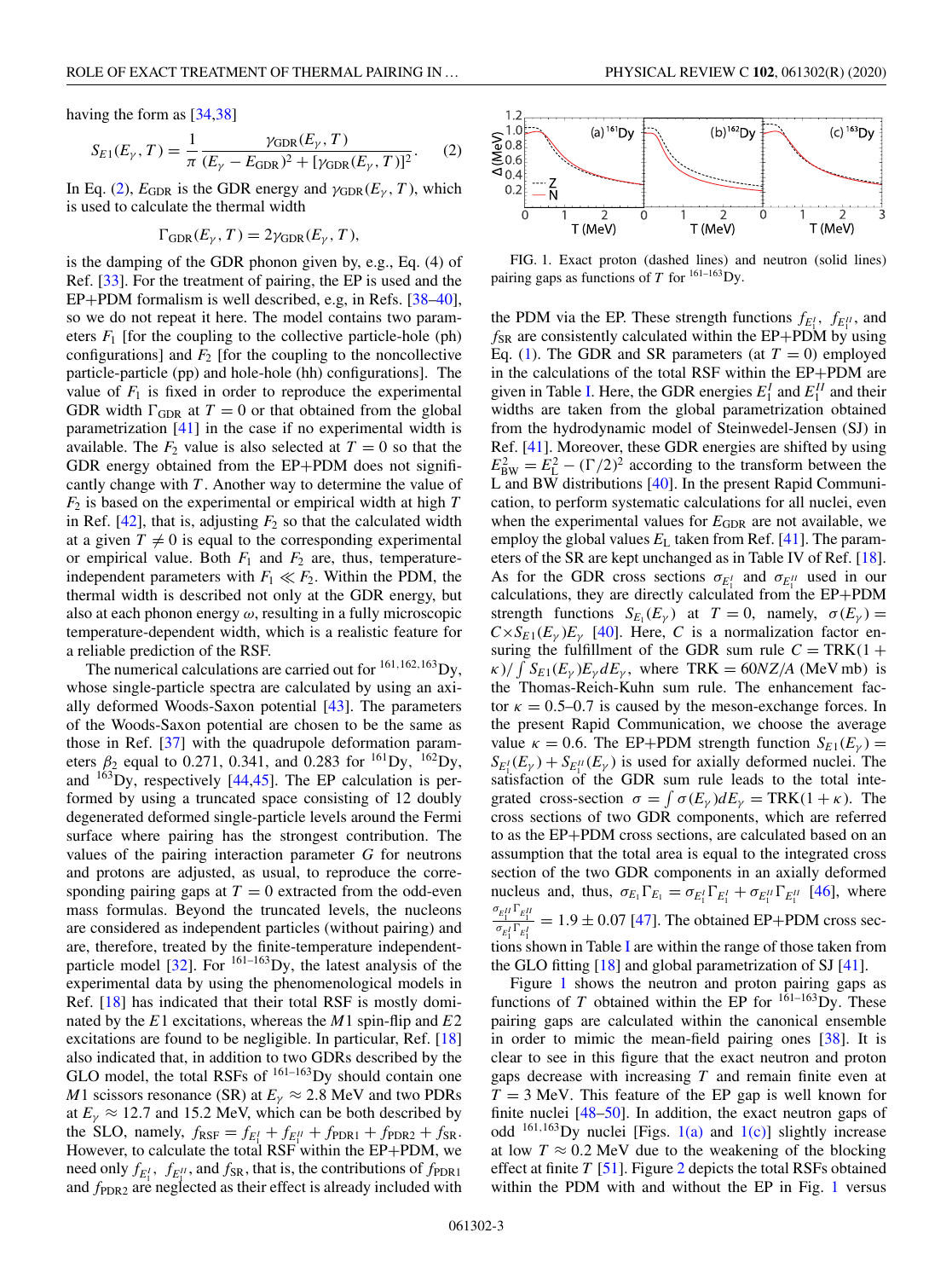<span id="page-3-0"></span>

| <b>Nucleus</b> | Method             | $E_1^I$<br>(MeV) | $\sigma_{E_1^I}$<br>(mb) | $\Gamma_{E_1^I}$<br>(MeV) | $E_1^{II}$<br>(MeV) | $\sigma_{E}$<br>(mb) | $\Gamma_{E_1^H}$<br>(MeV) | $E_{SR}$<br>(MeV) | $\sigma_{\rm SR}$<br>(mb) | $\Gamma_{\rm SR}$<br>(MeV) |
|----------------|--------------------|------------------|--------------------------|---------------------------|---------------------|----------------------|---------------------------|-------------------|---------------------------|----------------------------|
|                |                    |                  |                          |                           |                     |                      |                           |                   |                           |                            |
| GLO $[18]$     | 12.70              | 262.00           | 3.00                     | 15.20                     | 175.00              | 2.20                 | 2.78                      | 0.50              | 0.79                      |                            |
| $EP+PDM$       | 12.50              | 187.70           | 3.30                     | 15.60                     | 231.00              | 5.10                 | 2.78                      | 0.50              | 0.79                      |                            |
| $162$ Dy       | SI <sub>[41]</sub> | 12.00            | 138.30                   | 3.10                      | 15.90               | 278.60               | 5.30                      | 2.81              | 0.54                      | 0.76                       |
|                | GLO $[18]$         | 12.70            | 264.00                   | 3.10                      | 15.20               | 176.00               | 2.20                      | 2.81              | 0.54                      | 0.76                       |
|                | $EP+PDM$           | 12.00            | 198.20                   | 3.10                      | 15.90               | 218.70               | 5.30                      | 2.81              | 0.54                      | 0.76                       |
| $162$ Dy       | SI <sub>[41]</sub> | 12.40            | 139.30                   | 3.20                      | 15.60               | 278.60               | 5.10                      | 2.84              | 0.73                      | 0.69                       |
|                | GLO [18]           | 12.70            | 262.00                   | 3.20                      | 15.20               | 175.00               | 2.20                      | 2.84              | 0.73                      | 0.69                       |
|                | $EP+PDM$           | 12.40            | 198.20                   | 3.20                      | 15.60               | 239.50               | 5.10                      | 2.84              | 0.73                      | 0.69                       |

TABLE I. Parameters used for the *E*1 and scissors resonance RSFs. SJ denotes the Steinwedel-Jensen model [\[41\]](#page-5-0).

the experimental data in Ref. [\[18\]](#page-5-0) as well as those obtained within the microscopic *D*1*M*+QRPA (*E*1 and *E*1+*M*1) and phenomenological GLO-SLO models. Here, the QRPA RSFs for  $E1$  and  $E1+M1$  are taken from Fig. 10 of Ref. [\[18\]](#page-5-0). The GLO-SLO is divided into three cases, namely, with two PDRs, with one PDR, and without a PDR. It is seen in Fig. 2 that the total RSFs obtained within the GLO-SLO without and with one PDR significantly underestimate the experimental data. The PDM calculations without the EP and at finite *T* overestimate the experimental RSF, whereas due to the effect of the EP, the RSFs obtained within the EP+PDM agree reasonably well with the measured data in both  $E<sub>γ</sub>$  regions



FIG. 2. (a)–(c) Total RSFs obtained within the PDM (thin solid lines), EP+PDM (thick solid lines) versus the QRPA RSFs for the *E*1 and *E*1+*M*1 excitations and the experimental data taken from Ref.  $[18]$  for  $^{161-163}$ Dy. The dashed, dash-dotted, and dotted lines stand for the RSFs obtained within the phenomenological GLO-SLO models with two PDRs, one PDR, and without a PDR, respectively. The QRPA  $E1$  and  $E1+M1$  RSFs are taken from Fig. 10 of Ref. [\[18\]](#page-5-0). (d)–(f) GDR widths  $\Gamma(E_\gamma)$  for the  $E_1^I$  and  $E_1^{II}$  excitations obtained within the PDM and EP+PDM for  $161-163$  Dy.

below and above  $S_n$ . The QRPA  $E1$  RSF agrees with the experimental data at  $E_\gamma \ge S_n$  only, whereas adding the *M*1 excitation to the *E*1 RSF significantly improves the overall description of the QRPA. This result of the EP+PDM RSF can be explained as follows. The PDM itself (without the EP) includes all the thermal excitations of not only ph, but also pp and hh configurations, which appear at finite temperature. These correlations enhance the RSF at low energy ( $0 < E<sub>\gamma</sub>$ 6 MeV) as seen by the thin solid lines in Figs.  $2(a)-2(c)$ . When the EP is included in the PDM, the *E*1 strength is enhanced, but at  $T = 0$  only (see, e.g., Ref. [\[39\]](#page-5-0)). With increasing  $T$ , the EP+PDM *E*1 strength is slightly reduced as compared to the PDM one, but this difference between the EP+PDM and the PDM *E*1 strengths is relatively small, which insignificantly changes the RSF. However, the EP+PDM width  $\Gamma_{E_1}(E_{\gamma}, T)$ is significantly reduced as compared to that given by the PDM without the EP [see Figs.  $2(d)-2(f)$ ]. This result is similar to that reported in Refs. [\[35,38\]](#page-5-0). This decrease in the width leads to smaller values of the EP+PDM RSFs, which eventually match the experimental RSF as seen in Figs.  $2(a)-2(c)$ . Hence, pairing plays an important role in this case, namely, reducing the width of the *E*1 strength distributions at low *T* or  $E_\gamma$ . In other words, pairing makes the collective dipole excitations more stable than the nonpairing case.

The temperatures at which the EP+PDM RSFs agree with the experimental data are found to be  $0.56$  MeV for  $162$  Dy and 0.59 MeV for both  $^{161}$ Dy and  $^{163}$ Dy. These temperatures are close to the  $T_{CT}$  values obtained independently from the analysis of the corresponding NLDs using the constant-temperature (CT) model as well as those which provide the right pairing strength and lead to the good description of nuclear structure. The most interesting result here is that, while the GLO-SLO analysis for the RSF needs to add two PDRs on top of the GDRs, our EP+PDM as well as the QRPA do not need to include any extra strength function. In the other words, the presence of the PDRs in the RSFs of dysprosium isotopes can be microscopically explained by the effect of ground-state pairing within the QRPA as well as the effect of the EP within the EP+PDM. Moreover, within the PDM and/or the EP+PDM, the RSF at  $E_\gamma \leq S_n$  increases with *T*, whereas its value at  $E_\nu > S_n$  is insignificantly changed as *T* varies, similar to that reported in Ref. [\[32\]](#page-5-0). The above results indicate that the Brink-Axel hypothesis is unlikely to hold, which is in line with our previous study for  $170-172$  Yb in Ref. [\[32\]](#page-5-0).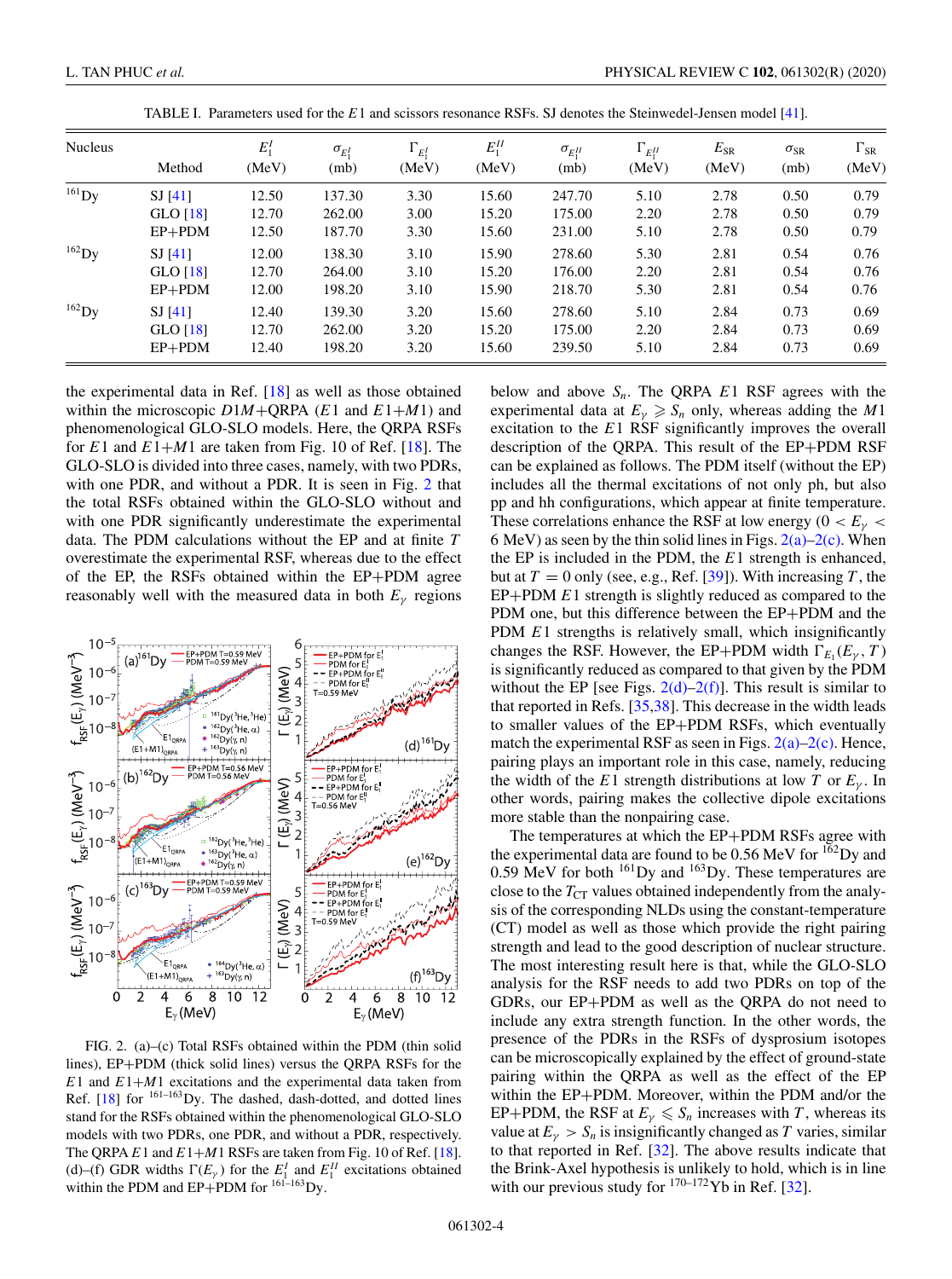<span id="page-4-0"></span>

FIG. 3. Total RSFs obtained within the EP+PDM for the *E*1 (thin solid line) and the  $E1 + SR$  (thick solid line) excitations versus the QRPA RSFs for the lower  $(QRPA + 0lim^-)$  (dash-dotted line) and upper  $(QRPA + 0lim<sup>+</sup>)$  (dashed line) limits taken from Refs.  $[30,31]$  for  $^{162}$ Dy. The RSF obtained for the *E*1 excitation only within the PDM (dotted line) is also shown for comparison. Experimental RSF data are the same as those in Fig. [2\(b\).](#page-3-0)

Since the EP+PDM is able to describe the RSF without the need of adding any extra PDR as discussed above, we have eliminated, at least, eight free parameters as compared to the phenomenological description within the GLO-SLO model, significantly reducing the uncertainty in the theoretical prediction. This is an important advantage of using a microscopic model rather than the phenomenological ones. In Fig. 3, we make a comparison for the RSFs of  $162$  Dy obtained within our EP+PDM (with and without using the SR) and the results of the  $D1M + QRPA + 0\text{lim}^+$  and  $D1M + QRPA + 0\text{lim}^$ calculations taken from Refs. [\[30,31\]](#page-5-0) as well as the PDM calculation for the *E*1 excitation only. This figure clearly shows that, although the PDM *E*1 RSF overestimates the experimental data, it has reproduced a part of the enhancement of RSF around  $E<sub>\gamma</sub> = 1-4$  MeV, where the SR was experimentally ob-served [\[18\]](#page-5-0). This is due to the thermal couplings of the ph, pp, and hh excitations within the PDM. As the EP is taken into account, the EP+PDM *E*1 RSF decreases to match nicely with the experimental values around  $E<sub>\gamma</sub> = 1-2$  MeV, whereas it

- [1] J. M. Blatt and V. F. Weisskopf, *Theoretical Nuclear Physics* (Wiley, New York, 1952).
- [2] J. A. Holmes, S. E. Woosley, W. A. Fowler, and B. A. Zimmerman, [At. Data Nucl. Data Tables](https://doi.org/10.1016/0092-640X(76)90011-5) **18**, 305 (1976).
- [3] J. Kopecky and M. Uhl, Phys. Rev. C **41**[, 1941 \(1990\).](https://doi.org/10.1103/PhysRevC.41.1941)
- [4] [T. Rauscher, F. K. Thielemann, and K. L. Kratz,](https://doi.org/10.1103/PhysRevC.56.1613) *Phys. Rev. C* **56**, 1613 (1997).
- [5] S. Goriely, [Phys. Lett. B](https://doi.org/10.1016/S0370-2693(98)00907-1) **436**, 10 (1998).
- [6] [S. S. Dietrich and B. L. Berman,](https://doi.org/10.1016/0092-640X(88)90033-2) At. Data Nucl. Data Tables **38**, 199 (1988).
- [7] L. Henden, L. Bergholt, M. Guttormsen, J. Rekstad, and T. S. Tveter, [Nucl. Phys. A](https://doi.org/10.1016/0375-9474(95)00133-L) **589**, 249 (1995).

underestimates the experimental RSF in the SR region (around  $E<sub>\gamma</sub> = 2-4$  MeV). Hence, by adding the SR excitation, the full EP+PDM RSF for the  $E<sub>v</sub> = 2-4$  MeV agrees well with the experimental RSF in the entire energy range. Meanwhile, although both QRPA +  $0$ lim<sup>-</sup> and QRPA +  $0$ lim<sup>+</sup> RSFs are in overall agreement with the measured RSF data, they underestimate the experimental data in the SR region. The reason might be due to the thermal effect caused by the ph, pp, and hh couplings, which are not taken into account within the above QRPA calculations. A similar result is also seen in  $^{161,163}$ Dy, but the contribution of the EP+PDM peak to the SR in  $^{163}$ Dy is weaker than that in  $^{161,162}$ Dy.

In conclusion, the present Rapid Communication has applied the EP+PDM developed in Ref. [\[32\]](#page-5-0) to microscopically study the total RSFs in  $^{161-163}$ Dy nuclei. The results obtained show that, due to the effect of the EP, the EP+PDM can describe reasonably well the RSF data in both low (below  $S_n$ ) and high-energy (above  $S_n$ ) regions without the need for using any extra strength function. As a result, at least, eight free parameters have been eliminated within the EP+PDM calculations as compared to the description by the phenomenological GLO-SLO model. Temperature is found to have a significant effect on the RSF at the low-energy  $E_{\gamma} \leqslant S_n$ , whereas it does not change much the RSF in the high-energy one  $E_{\gamma} > S_n$ , questioning again the validity of the Brink-Axel hypothesis. In addition, due to the effects of the EP and couplings of all ph, pp, and hh configurations, the EP+PDM can also partially reproduce the effect of scissors resonance in the <sup>161–163</sup>Dy nuclei at low  $E<sub>γ</sub>$  without the need for including a SR strength function in the RSF. These findings indicate the importance of the EP and couplings to noncollective pp and hh configurations at finite temperatures in the microscopic description of total RSF in excited nuclei.

L.T.P. and N.Q.H. acknowledge support of RIKEN where this work was initialized. This work was funded by the Ministry of Science and Technology (MOST) of Vietnam under the Program of Development in Physics towards 2020 (Grant No. DTDLCN.02/19) and the National Foundation for Science and Technology Development (NAFOSTED) of Vietnam (Grant No. 103.04-2019.371). N.N.D acknowledges support from the National Research Foundation of Korea (NRF) through Grant No. NRF-2020R10101006029.

- [8] T. S. Tveter, L. Bergholt, M. Guttormsen, E. Melby, and J. Rekstad, [Phys. Rev. Lett.](https://doi.org/10.1103/PhysRevLett.77.2404) **77**, 2404 (1996).
- [9] A. Schiller, L. Bergholt, M. Guttormsen, E. Melby, J. Rekstad, and S. Siem, [Nucl. Instrum. Methods Phys. Res., Sect. A](https://doi.org/10.1016/S0168-9002(99)01187-0) **447**, 498 (2000).
- [10] A. Voinov, M. Guttormsen, E. Melby, J. Rekstad, A. Schiller, and S. Siem, Phys. Rev. C **63**[, 044313 \(2001\).](https://doi.org/10.1103/PhysRevC.63.044313)
- [11] U. Agvaanluvsan *et al.*, Phys. Rev. C **70**[, 054611 \(2004\).](https://doi.org/10.1103/PhysRevC.70.054611)
- [12] M. Guttormsen *et al.*, [Eur. Phys. J. A](https://doi.org/10.1140/epja/i2015-15170-4) **51**, 170 (2015).
- [13] A. C. Larsen *et al.*, Phys. Rev. C **93**[, 045810 \(2016\).](https://doi.org/10.1103/PhysRevC.93.045810)
- [14] M. Guttormsen *et al.*, Phys. Rev. C **96**[, 024313 \(2017\).](https://doi.org/10.1103/PhysRevC.96.024313)
- [15] D. M. Brink, Ph.D. thesis, Oxford University, 1955.
- [16] P. Axel, Phys. Rev. **126**[, 671 \(1962\).](https://doi.org/10.1103/PhysRev.126.671)